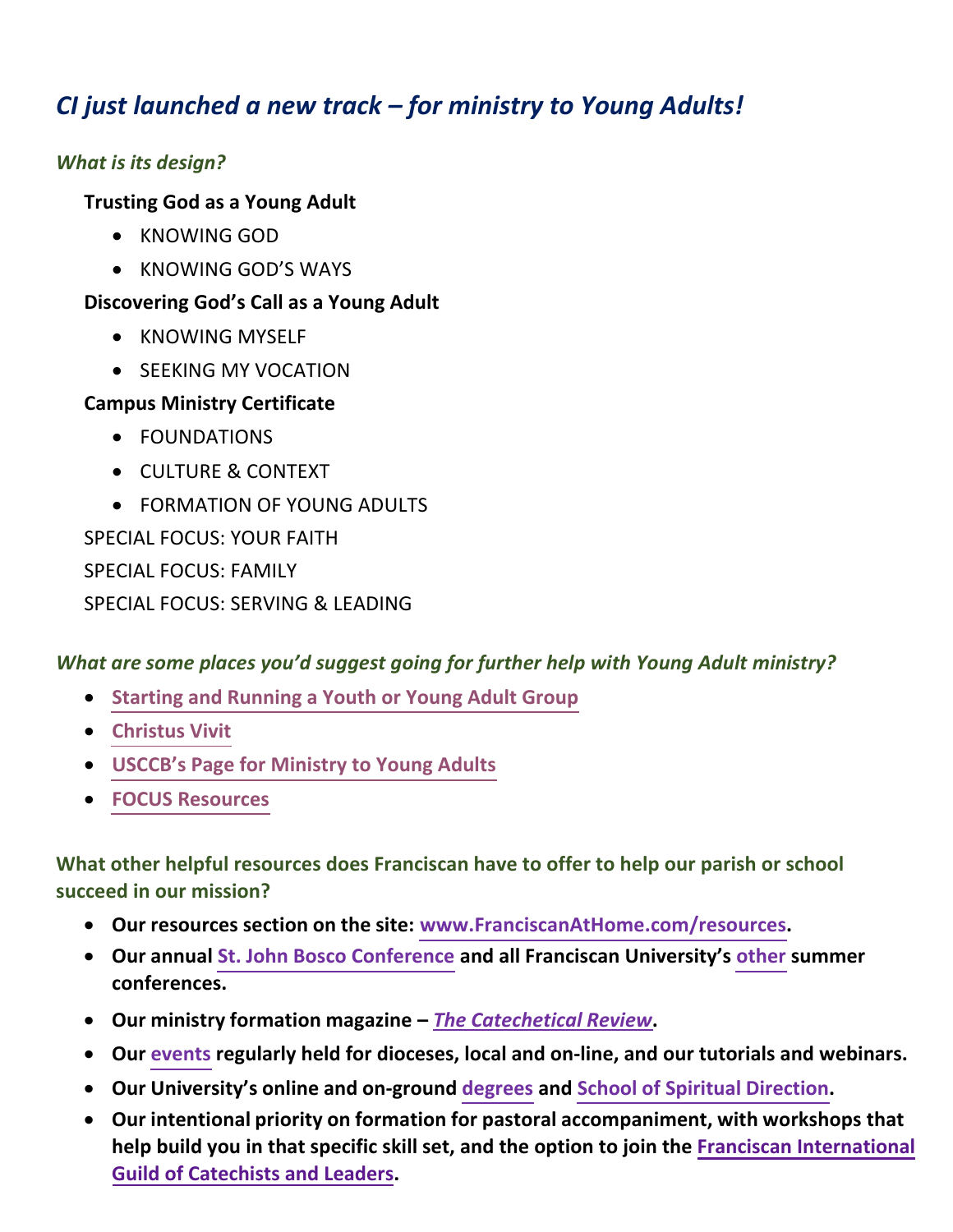# THE FRANCISCAN UNIVERSITY

# **Young Adults (YA) Track Online** alge-

**The vision of St. John Paul II in inaugurating World Youth Day, developed into a decades-long challenge to the Church to call each generation of youth and young adults to the heights of** *sainthood***. This apostolate to the future is at the heart of renewal. This track offers a three-part set of workshops targeted to the unique world of the young adult, ages 18-35. Any effort to evangelize and make disciples of young adults must start with a carefully-formed Catholic worldview and a genuine missionary mindset. Workshops explore the essential elements for developing and growing in faith as a young adult, and effective guidance for those in ministry to this age group. Particular attention is given to sustained** *long-term growth* **in the spiritual life, not just short-term gains.** 

*Forming those who form others.*